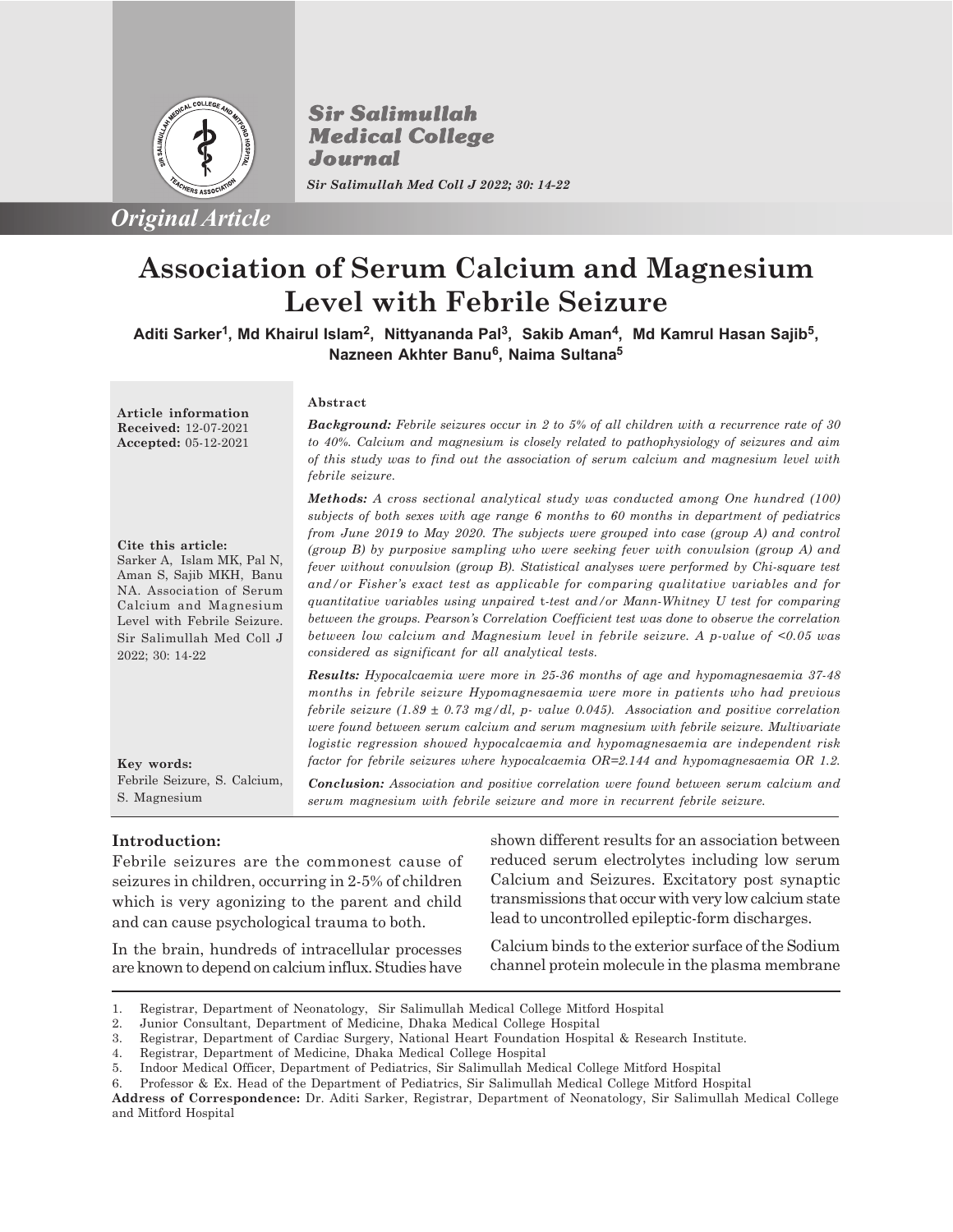of nerve cells, increasing the permeability of neuronal membranes to sodium ions, causing a progressive depolarization thus increases the possibility of action potentials. When Calcium ions are absent, the voltage level required to open voltage gated Sodium channels is significantly altered (less excitation is required). With hypocalcemia, action potentials may be spontaneously generated causing contraction of peripheral skeletal muscles resulting in clinical seizures.

During any acute febrile disease, disturbances in water and electrolytes occur frequently. It has been suggested that change in serum calcium might enhance the susceptibility to seizures<sup>1</sup>. A common biochemical abnormality causing seizures is hypocalcaemia, which may manifest as muscle cramps, tetany, seizures and paresthesia<sup>2</sup>.

Magnesium is the fourth most common cation in the body and the third most intra cellular cation<sup>3</sup>. The normal plasma magnesium levels are 1.5 to 2.3 mg/dl. Magnesium is essential for membrane stabilization and nerve conduction. Hypomagnesaemia is defined as serum magnesium levels below 1.5 mg/dl. Hypomagnesaemia causes secondary hypocalcaemia by impairing the release of PTH by the parathyroid gland. Hypomagnesaemia is characterized by hyper excitability of the central nervous system leading to convulsions<sup>2</sup>.

Glutamate is a major excitatory neurotransmitter in the brain acting as an agonist at N-Methyl–Daspartate (NMDA) receptors. Extracellular Mg2+ normally blocks NMDA receptors. Thus, hypomagnesaemia may release the inhibition of NMDA receptor. This leads to glutamate-mediated depolarization of the postsynaptic membrane and enhancement of epileptiform electrical activity.<sup>4,5,6</sup>

Several studied showed that there is association between serum calcium and magnesium with febrile seizure in serum and CSF7,8,9,10. Hence the study is undertaken to find out the association of serum Magnesium levels with febrile seizure.

To the best of my knowledge, very few studies were done on 'association of serum calcium and magnesium level with febrile seizure in Bangladesh'. If any association of S. calcium and magnesium with febrile seizure is found out, it will be beneficial for the patient as because, calcium and magnesium deficiency is correctable condition and it will also provide information to future investigators in this field

# **Methodology:**

# **2.1 Objectives:**

# General objective:

To evaluate the association between serum calcium and magnesium level in children with febrile seizure, aged 6 to 60 months.

Specific objective:

- 1. To analyze Serum calcium and magnesium level in children, 6 months to 60 months of age with febrile seizure.
- 2. To estimate Serum calcium and magnesium level in age matched children, with fever without convulsion.
- 3. To compare Serum calcium and magnesium level between two groups.
- 4. To find out the association of calcium and magnesium level with febrile seizure patients.

# **2.2 Participant selection and evaluation of febrile seizure:**

On the basis of inclusion and exclusion criteria, all the patients with febrile seizure admitted in Department of Pediatrics, SSMC & MH during the specified period of time were considered as case and age matched children who were admitted with fever due to any disease without any history of seizure, participated in the study as the control.

The subjects were allocated into two groups, 50 patients in each group:

**Group A:** patients with fever and seizure

**Group B:** patients with fever and without seizure

# **2.3 Inclusion criteria**

- 1. Age range: 6 months to 60 months.
- 2. All admitted child with febrile seizure.
- 3. Age matc hed control group was selected from admitted patient who had fever without any episode of seizure.
- 4. Willing to give informed consent.

# **2.4 Exclusion criteria**

- 1. Clinically suspected meningitis or encephalitis.
- 2. Known case of epilepsy with fever.
- 3. Any neuro-developmental co-morbidity.
- 4. Very sick children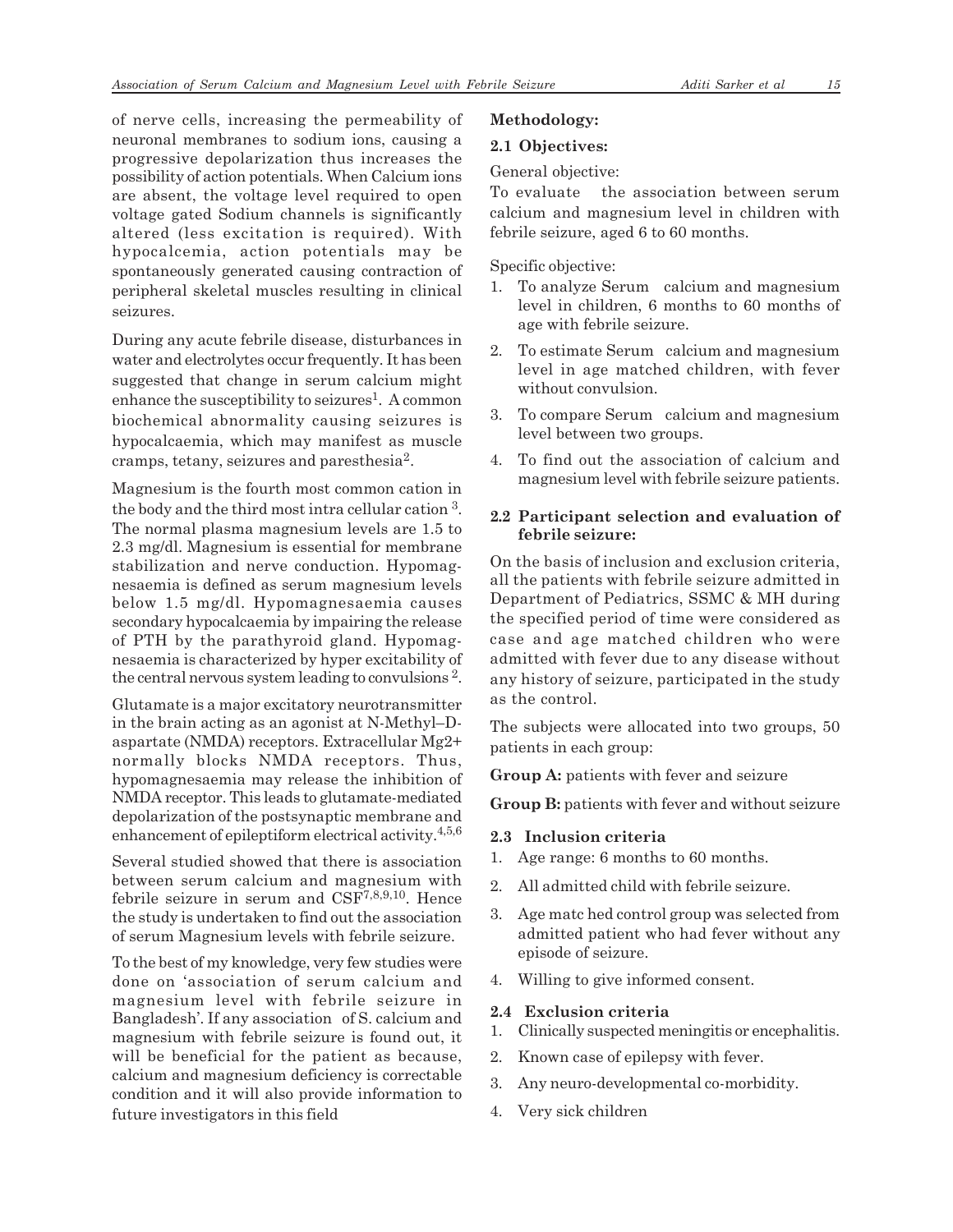#### **2.5 Data collection**

Data were collected by interview of the patients and their guardians, clinical examination and laboratory investigations using the research instrument.

All patients admitted in the Department of Pediatrics, SSMC& MH, fulfilling the inclusion and exclusion criteria were considered as case for the study. Age matched child who were admitted with fever due to any cause but had no history of seizure were considered as control in this study. Sample size was 50 in case group and 50 in control group.

Informed written consent was taken from each parent or guardian of each subject before enrollment. Meticulous history was taken and detailed clinical examination was done and recorded in predesigned structured schedule.

Demographic data like age, sex, occupation of parents, housing status were taken. The question was asked and scrutinized with how many times seizure occurred for the last 24 hours before admission in hospital, how long seizure persisted, any family member suffering from same disease and any previous diagnosis rather than febrile seizure. Serum calcium and magnesium were measured by photometric method. Updates of study, problems or any issues regarding this study were consulted time to time with honorable guide.

#### **2.6 laboratory testing**

5 ml venous blood was drawn under aseptic precaution in both group and S. calcium and magnesium levels were measured using electrolyte analyzer (SIEMENS DIMENSION EXL, GERMANY, VITROS- 250 JHONSHON and JHONSHON USA) in biochemical laboratory where analyzer facilities available. Serum calcium and magnesium were measured by photometric method

#### **2.7 Statistical Analysis**

Data was analyzed by the software statistical program for social sciences (SPSS 25.0 Inc).

Categorical variables were presented as frequency & percentage and continuous variables were shown as mean ± SD. Statistical analyses were performed by Chi-square test and/or Fisher's exact test as applicable for comparing qualitative variables and for quantitative variables using unpaired *t*-test and/or Mann-Whitney U test for

**Study Flow Chart**





comparing between the groups. Pearson's Correlation Coefficient test was done to observe the correlation between low calcium and magnesium level in febrile seizure. A p-value of <0.05 was considered as significant for all analytical tests. The summarized data was presented in the form of tables.

#### **2.8 Operational definition**

**Febrile Seizures (FS):** Seizure occurring in childhood after one month of age associated with a febrile illness not caused by an infection of the central nervous system, without previous neonatal seizures or a previous unprovoked seizure, and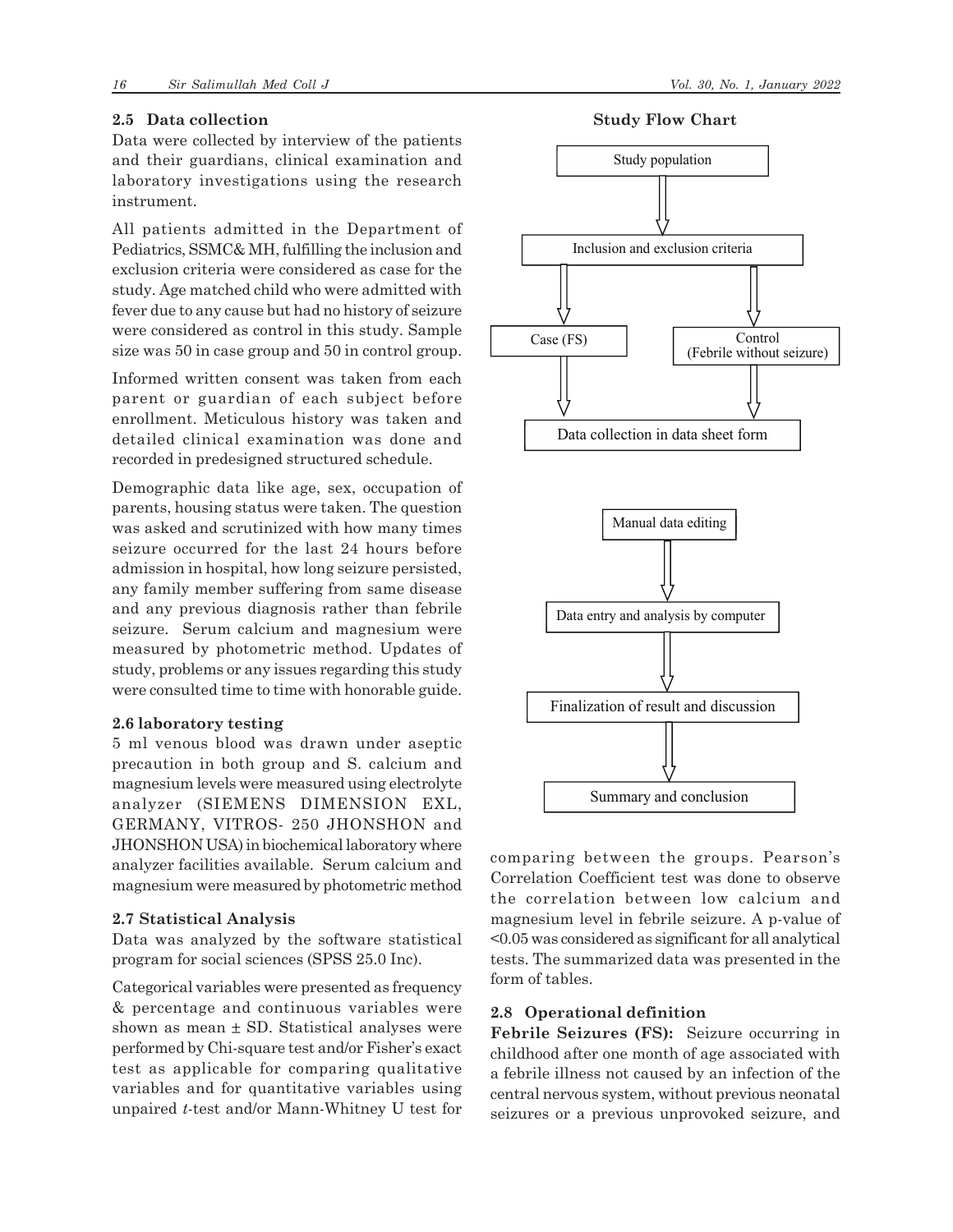not meeting the criteria for other acute symptomatic seizures.

**Febrile seizure plus:** Recurrence of febrile seizure within 24 hours

**Complex febrile seizure:** Prolonged duration of convulsion (more than 15 minutes), focal, and / or recurs within 24 hours.

**Recurrent febrile seizure**: Has history of previous febrile seizure.

**Febrile status epilepticus**: Febrile seizure lasting longer than 30 minutes.

**Serum calcium level:** The normal level of calcium in 8.5 -10.8 mg/dl.

Hypocalcaemia is defined as serum calcium levels below  $8.5 \text{ mg/dl}$ .<sup>2</sup>

**Serum magnesium level**: The normal plasma magnesium levels are 1.5 to 2.3 mg/dl. Hypomagnesaemia is defined as serum magnesium levels below 1.5 mg/dl $^2$ 

#### **Results:**

Among one hundred participants including cases and control male children were predominant 72% and female 28%, in control group 60% were male and 40 % were female. P value was 0.205 which was non-significant. In case group mean age was 28.82±15.39 months and 23.44±13.58 months in control group. P value was 0.067 which was not significant. (Table I)

#### **Table-I** *Age and gender distribution of the study subject (N=100)*

|              | 11112007    |             |                     |
|--------------|-------------|-------------|---------------------|
| Variables    | Group A     | Group B     | $p-$                |
|              | (Case)      | (Control)   | value               |
|              | $(n=50)$    | $(n=50)$    |                     |
|              | No. (%)     | No. (%)     |                     |
| Age (months) |             |             |                     |
| $6-12$       | 4(8.0)      | 13(26.0)    |                     |
| 13-24        | 25(50.0)    | 23(46.0)    |                     |
| 25-36        | 5(10.0)     | 10(20.0)    |                     |
| 37-48        | 9(18.0)     | 0(0.0)      |                     |
| 49-60        | 7(14.0)     | 4(8.0)      |                     |
| Total        | 50(100.0)   | 50(100.0)   |                     |
| Mean+SD      | 28.82+15.39 | 23.44+13.58 | 0.067 <sup>ns</sup> |
| Gender       |             |             |                     |
| Male         | 36 (72.0)   | 30(60.0)    | 0.205 <sup>ns</sup> |
| Female       | 14 (28.0)   | 20(40.0)    |                     |

Unpaired t-test was done for quantitative variables and Chisquare test was done qualitative variable, ns= not significant Among the cases of febrile seizures most common type of seizure was simple in type thirty one among total fifty and it occurred mostly between 13-24 months. And recurrent febrile seizure was not so rare among the febrile convulsive children, which was 42%. (Table II)

# **Table-II** *Distribution of study subjects by type of febrile seizure (n=50)*

|          | Age group Simple FS |            | Complex FS FS epilepticus |
|----------|---------------------|------------|---------------------------|
| (months) | $(n=31)$            | $(n=17)$   | $(n=2)$                   |
|          | No. $(\%)$          | No. $(\%)$ | No. (%)                   |
| $6 - 12$ | 4(12.9)             | 0(0.0)     | 0(0.0)                    |
| 13-24    | 8 (25.8)            | 15 (88.2)  | 2(100.0)                  |
| 25-36    | 5(16.1)             | 0(0.0)     | 0(0.0)                    |
| 37-48    | 8(25.8)             | 1(5.9)     | 0(0.0)                    |
| 49-60    | 6(19.4)             | 1(5.9)     | 0(0.0)                    |
| Total    | 31 (100.0)          | 17(100.0)  | 2(100.0)                  |

# **Table-III**

*Distribution of the patients by recurrent febrile seizure (n=50)*

| Recurrent febrile |    | Frequency Percentage $(\%)$ |  |
|-------------------|----|-----------------------------|--|
| seizure           |    |                             |  |
| Present           | 21 | 42.0                        |  |
| Absent            | 29 | 58.0                        |  |
| Total             | 50 | 100.0                       |  |

Table-IV shows 62% patient's duration of seizure was <15 minutes, 66% patients had generalized seizure.

#### **Table-IV**

*Distribution of the study subjects by duration and frequency of convulsion in the present episode in Group A (n=50)*

| Variables                     |              | Frequency Percentage |  |  |  |
|-------------------------------|--------------|----------------------|--|--|--|
| Duration of seizure (minutes) |              |                      |  |  |  |
| <15                           | 31           | 62.0                 |  |  |  |
| 15-30                         | 17           | 34.0                 |  |  |  |
| > 30                          | $\mathbf{2}$ | 4.0                  |  |  |  |
| Total                         | 50           | 100.0                |  |  |  |
| Type of seizure               |              |                      |  |  |  |
| Generalized                   | 33           | 66.0                 |  |  |  |
| Focal                         | 17           | 37.0                 |  |  |  |
| Total                         | 50           | 100.0                |  |  |  |
| Frequency of convulsion       |              |                      |  |  |  |
| One episode/24 hours          | 33           | 66.0                 |  |  |  |
| Two or more/ 24 hours         | 17           | 34.0                 |  |  |  |
| Total                         | 50           | 100.0                |  |  |  |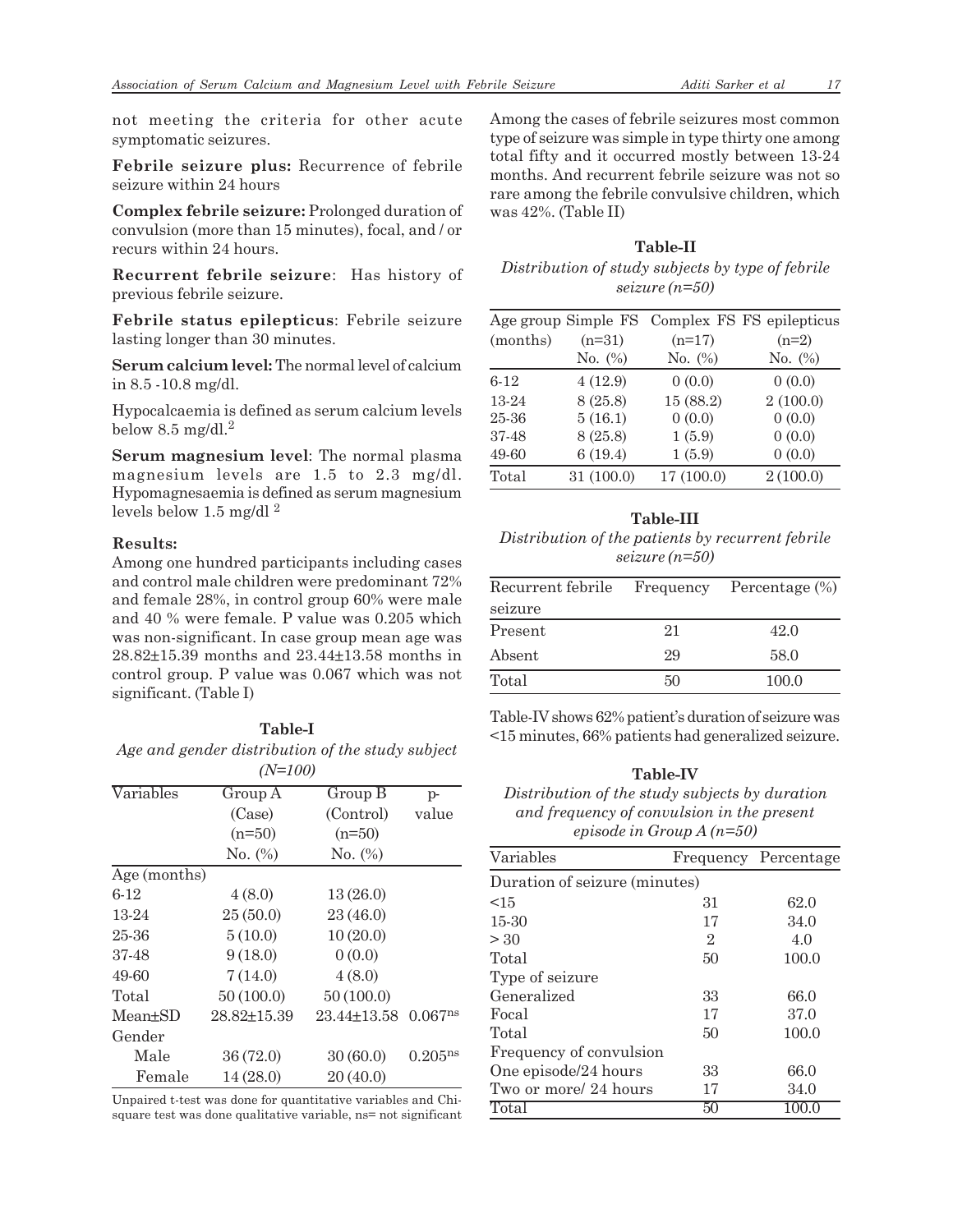Serum calcium among the cases was significantly lower than control group. Mean calcium of case and control were 8.28±1.09 and 9.07±0.82 respectively; P value was <0.001. Mean magnesium of case and control group were 2.11±0.68 and 2.40±0.67 respectively. P-value was 0.036 which was significant. Table

Table-6 shows hypocalcaemia in case and control group (<8.5mg/dl) was 58% and 28 % respectively. P-value was 0.002 which was significant. Hypomagnesaemia in both groups. In Group A Hypomagnesaemia was present 20% and there was 2% hypomagnesaemia in control group. P-value was 0.004 which was significant.

| Comparison of Serum Calcium and Serum Magnesium between two groups $(N=100)$ |                 |                   |                           |  |
|------------------------------------------------------------------------------|-----------------|-------------------|---------------------------|--|
| Variable                                                                     | Group A (Case)  | Group B (Control) | p-value                   |  |
|                                                                              | $(n=50)$        | $(n=50)$          |                           |  |
|                                                                              | $Mean \pm SD$   | $Mean \pm SD$     |                           |  |
| S. Calcium (mg/dl)                                                           | $8.28 \pm 1.09$ | $9.07 \pm 0.82$   | $\leq 0.001$ <sup>s</sup> |  |
| S. Magnesium (mg/dl)                                                         | $2.11 \pm 0.68$ | $2.40 \pm 0.67$   | 0.036 <sup>s</sup>        |  |

**Table-V** *Comparison of Serum Calcium and Serum Magnesium between two groups (N=100)*

Unpaired t-test was done, s= significant

**Table-VI** *Distribution of Hypocalcaemia and Hypomagnesaemia in study subject (N=100)*

| Variables                        | Group A (Case) | Group B (control) | p-value            |
|----------------------------------|----------------|-------------------|--------------------|
|                                  | $(n=50)$       | $(n=50)$          |                    |
|                                  | No. $(\%)$     | No. $(\%)$        |                    |
| Hypocalcaemia (<8.5mg/dl)        | 29(58.0)       | 14(28.0)          | 0.002 <sup>s</sup> |
| Normal $(>8.5 \text{ mg/dl})$    | 21(42.0)       | 36(72.0)          |                    |
| Total                            | 50(100.0)      | 50(100.0)         |                    |
| Hypomagnesaemia $(\leq 1.5g/dl)$ | 10(20.0)       | 1(2.0)            | 0.004 <sup>s</sup> |
| Normal $(>1.5 \text{ mg/dl})$    | 40(80.0)       | 49(98.0)          |                    |
| Total                            | 50(100.0)      | 50(100.0)         |                    |

Chi-square test was done, s= significant

## **Table-VII**

*Serum calcium and magnesium among different age group in Subjects with febrile seizure (n=50)*

| Age groups (months)  | Ν        | Mean±SD         | Range           | p-value |      |                     |
|----------------------|----------|-----------------|-----------------|---------|------|---------------------|
|                      |          | Minimum         | Maximum         |         |      |                     |
| S. calcium (mg/dl)   | $6 - 12$ | 4               | $8.40 \pm 0.36$ | 8.10    | 8.90 | 0.537 <sup>ns</sup> |
| 13-24                | 25       | $8.52 \pm 1.08$ | 5.80            | 10.00   |      |                     |
| 25-36                | 5        | $7.74 \pm 0.98$ | 6.80            | 9.20    |      |                     |
| 37-48                | 9        | $8.01 \pm 1.15$ | 6.20            | 9.80    |      |                     |
| 49-60                | 7        | $8.09 \pm 1.39$ | 5.50            | 10.00   |      |                     |
| Total                | 50       | $8.28 \pm 1.09$ | 5.50            | 10.00   |      |                     |
| S. Magnesium (mg/dl) | $6 - 12$ | 4               | $2.25 \pm 0.10$ | 2.20    | 2.40 | $0.743^{ns}$        |
| 13-24                | 25       | $2.18 \pm 0.71$ | 1.10            | 3.90    |      |                     |
| 25-36                | 5        | $1.78 \pm 0.37$ | 1.30            | 2.20    |      |                     |
| 37-48                | 9        | $1.98 \pm 0.70$ | 1.10            | 3.20    |      |                     |
| 49-60                | 7        | $2.19 \pm 0.96$ | 1.20            | 3.90    |      |                     |
| Total                | 50       | $2.11 \pm 0.68$ | 1.10            | 3.90    |      |                     |

ANOVA test, ns= not significant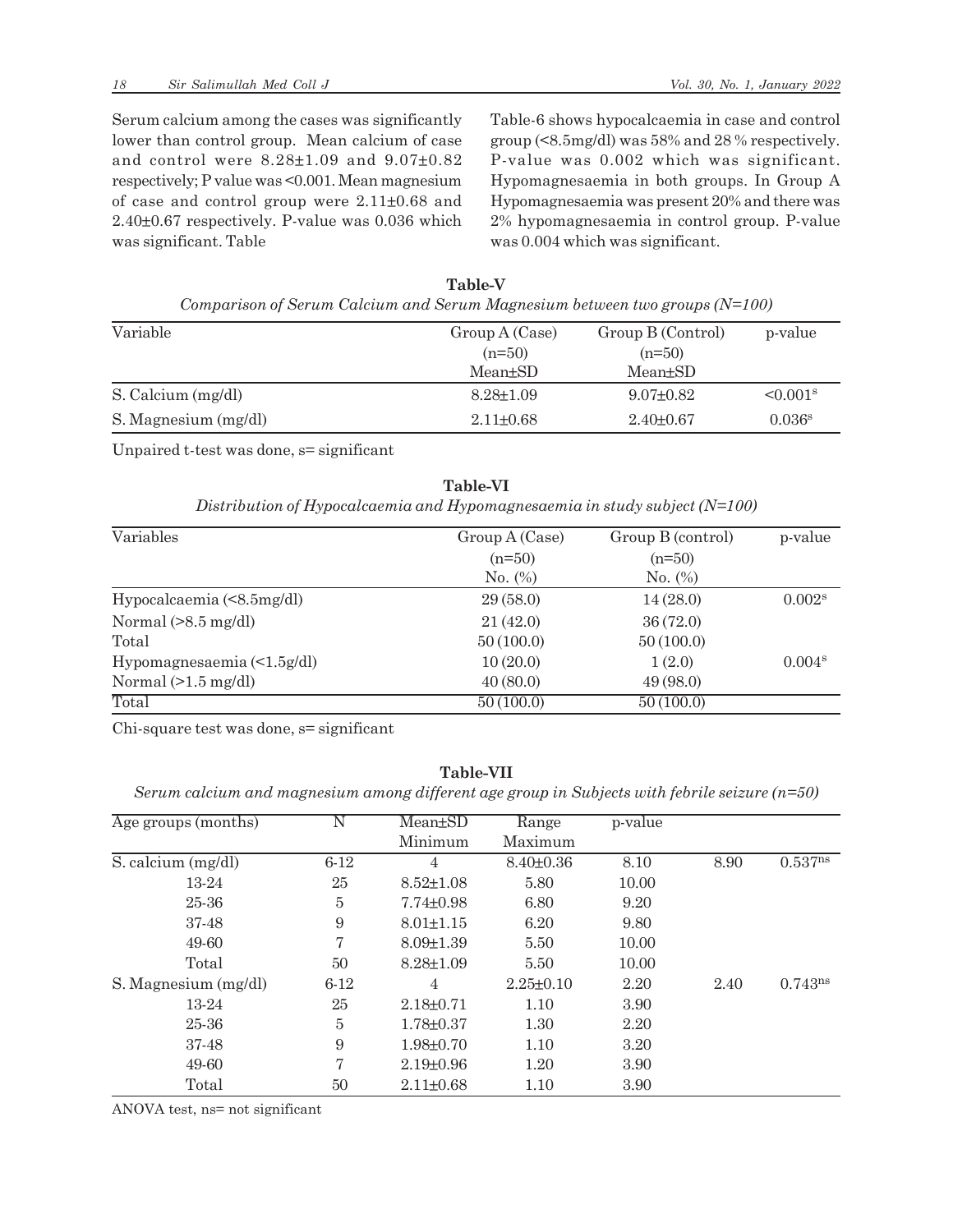Table-VII shows the mean and range of serum calcium and S. magnesium among different age group in group A. p –value is not significant.

Table VIII shows in group A hypocalcaemia, hypomagnesaemia was found in 46 % and 8%. Combined hypocalcaemia and hypomagnesaemia was present in group A 12%. In group B hypocalcaemia, hypomagnesaemia was found in 28% and 2%. Combined hypocalcaemia and hypomagnesaemia was present in group B 0%. P value was 0.001 which was significant.

Table IX shows there was no significant change of serum calcium and serum magnesium level in different types of seizure is case group.

Table X shows the mean of serum calcium was insignificant in first febrile seizure and recurrent febrile seizure. But the result of serum magnesium was significant in first and recurrent febrile seizure, which had previous history of febrile seizure had low magnesium than first febrile seizure.

| Variables                                     | Group A (Case) | Group B (Control) | p-value            |
|-----------------------------------------------|----------------|-------------------|--------------------|
|                                               | $(n=50)$       | $(n=50)$          |                    |
|                                               | No. (%)        | $No.$ (%)         |                    |
| Hypocalcaemia alone $(\leq 8.5 \text{mg/dl})$ | 23(46.0)       | 14(28.0)          | 0.001 <sup>s</sup> |
| Hypomagnesaemia alone $\leq 1.5$ g/dl)        | 4(8.0)         | 1(2.0)            |                    |
| Combined hypocalcaemia and hypomagnesaemia    | 6(12.0)        | 0(0.0)            |                    |
| Normal                                        | 17(34.0)       | 35(70.0)          |                    |
| Total                                         | 50(100.0)      | 50(100.0)         |                    |

Chi-square test was done, s= significant

**Table-IX**

*Comparison of serum calcium and serum magnesium among different type of seizure (n=50)*

|                       |                             | N              | $Mean \pm SD$   | p-value      |
|-----------------------|-----------------------------|----------------|-----------------|--------------|
| Serum calcium (mg/dl) | Simple                      | 31             | $8.11 \pm 1.12$ | $0.204^{ns}$ |
|                       | Complex                     | 17             | $8.47 \pm 1.00$ |              |
|                       | Febrile seizure epilepticus | 2              | $9.35 \pm 0.92$ |              |
|                       | Total                       | 50             | $8.28 \pm 1.09$ |              |
| S. Magnesium (mg/dl)  | Simple                      | 31             | $2.03 \pm 0.61$ | $0.227^{ns}$ |
|                       | Complex                     | 17             | $2.18 \pm 0.76$ |              |
|                       | Febrile seizure epilepticus | $\overline{2}$ | $2.85 \pm 1.06$ |              |
|                       | Total                       | 50             | $2.11 \pm 0.68$ |              |

ANOVA test, ns= not significant

# **Table-X**

*Comparison of serum calcium and serum magnesium in recurrent febrile seizure (n = 50)*

| Variable             | With recurrent<br>Without recurrent |                          | p-value               |
|----------------------|-------------------------------------|--------------------------|-----------------------|
|                      | febrile seizure $(n=21)$            | febrile seizure $(n=29)$ |                       |
|                      | Mean+SD                             | Mean+SD                  |                       |
| S. Calcium (mg/dl)   | $7.99{\pm}1.10$                     | $8.49 \pm 1.05$          | $0.114$ <sup>ns</sup> |
| S. Magnesium (mg/dl) | $1.89 \pm 0.73$                     | $2.28 \pm 0.62$          | $0.045^{\rm s}$       |

Unpaired t-test was done,  $s=$  significant  $r=+0.380$ ,  $p=0.01$ 

## **Table-VIII** *Distribution of hypocalcaemia, hypomagnesaemia and combined in study subject (N=100)*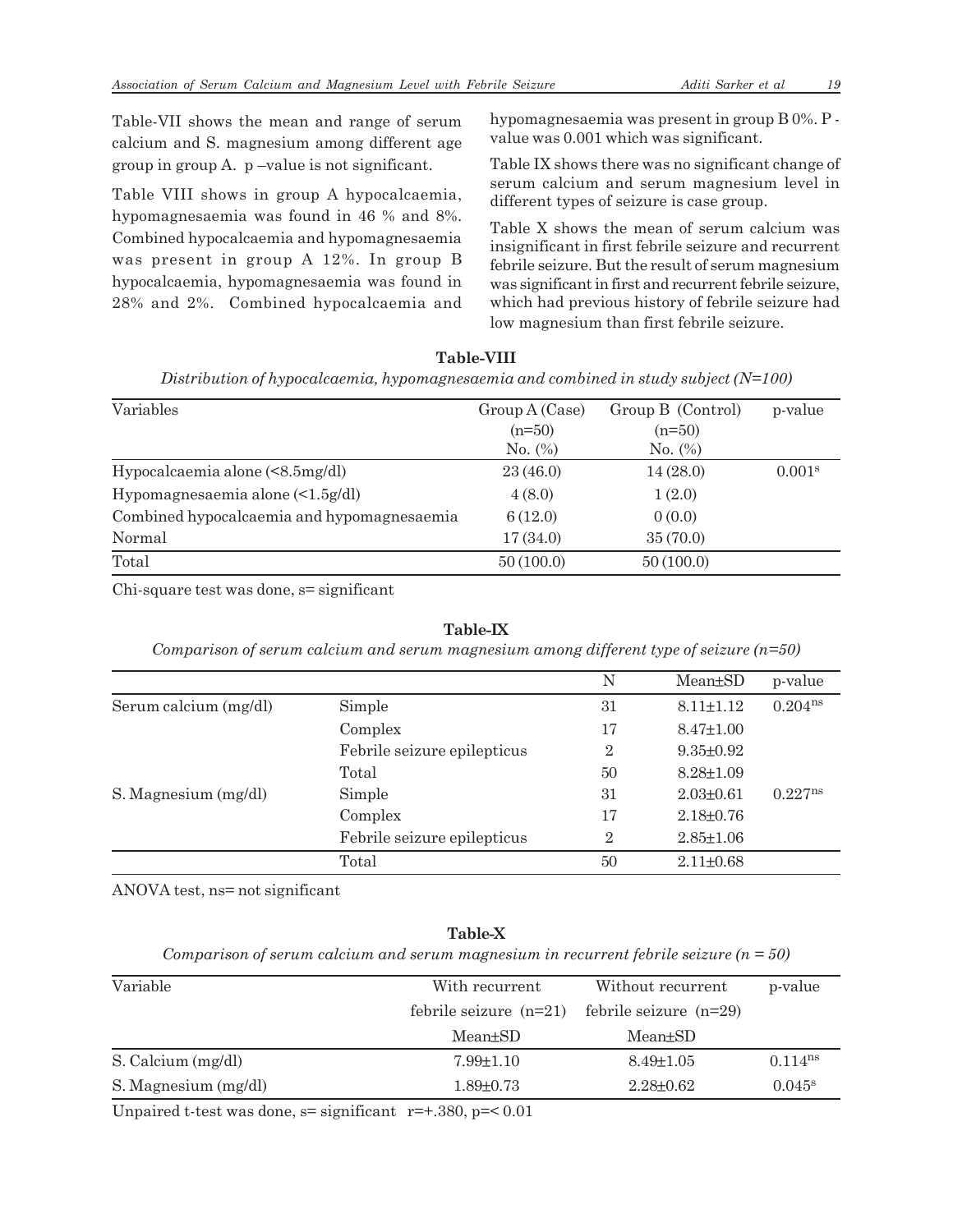

**Fig.-1:** *Scatter diagram showing the correlation of S. Magnesium with S. calcium in febrile seizure.*

#### **Discussion**

About 58% children experienced febrile seizures have lower calcium level than control group. Mean calcium of case and control were 8.28±1.09 and 9.07±0.82 respectively and which is highly significant; P value was  $\leq 0.001$ . The findings suggest that children having febrile seizures suffer from calcium deficiency. In a study Sharma, et al. (2018) found mean ionized calcium level was 4.62±0.26mg/dl and 4.88±0.27 mg/dl in study and control groups respectively and this difference was found statistically highly significant  $(p<0.001)$ .

In a study by Akbayram, et al. (2012) where 48 children with febrile seizures were compared with age matched controls and found low serum calcium  $(P=0.001)^{11}$ . Similar result was found by in their studies by Chiarelli, et al. (1985) where Serum levels of sodium and calcium were significantly lower in children with FS 12. In a hospital based case control study in Jaipur India Sharawat, et al. (2016) found mean calcium of case and control group  $8.2 \pm 0.6$  and  $9.0 \pm 0.6$  mg/dl and p value was  $\leq$  001 which was significant <sup>13</sup>. Definite association was found between serum calcium levels and the occurrence of febrile seizures in their study although calcium levels were not in the hypocalcemic range, they were decreased enough to cause a statistical significance in precipitating febrile seizures 14. On the other hand Rutter and Smales, (1976) & Sayedzadeh and Hemati, (2007) failed to show any association between low Serum calcium and FS in studies by 15,16 .

In current study mean magnesium of case and control group were  $2.11\pm0.68$  and  $2.40\pm0.67$ respectively. P-value of the mean was significant.

Iyshwarya, et al. (2013) found hypomagnesaemia act as a precipitating factor in febrile seizure in their study17. Papierkowski, et al. (1999) also reported similar findings in their studies 18. But there is no significant changes observed among the other two groups.

During any acute febrile disease, disturbances in water and electrolytes occur frequently. It has been suggested that change in serum calcium might enhance the susceptibility to seizures. Action of magnesium level on nervous system multidimensional, it reduces the release of acetyl choline at the neuromuscular junction by antagonizing calcium ions at presynaptic junction, reduced excitability of nerves, and acts as anticonvulsants, reverses cerebral vasospasm. It is suggested that alteration in magnesium concentration in plasma and intracellular matrix give rise to functional impairment of the cell membranes, which might trigger seizures. Recent evidences indicate that the deficiency of magnesium play a significant role in febrile convulsion. Magnesium plays an important role in establishing electrical potential across cell membrane. It also affects calcium metabolism as the production of cyclic adenosine monophosphate is magnesium dependent which in turn controls release of parathyroid hormone<sup>19,20,21</sup>. In clinical practice, hypomagnesemia is underdiagnosed or incorrectly measured in patients with febrile seizure. People with modern diets are more likely to have low magnesium stores in their body, and magnesium can modulate seizures. For these reasons, it could be beneficial to, measure magnesium levels in patients with febrile seizure.

In this study the mean age was 28.82±15.39 months and 23.44±13.58 months were in case and control group. Cases were more in male 72% and female 28%, in control group 60% were male and 40 % were female. Naseer and Patra, (2015) found mean age of case was  $21.74 \pm 14.24$  months and that of controls is  $31.72 \pm 20.99$  and 62% of cases were males whereas 39% were females with male preponderance in their study<sup>27</sup>.

Mollah, et al. (2002) showed in their study that male children are more prone to developed febrile seizure.<sup>22</sup>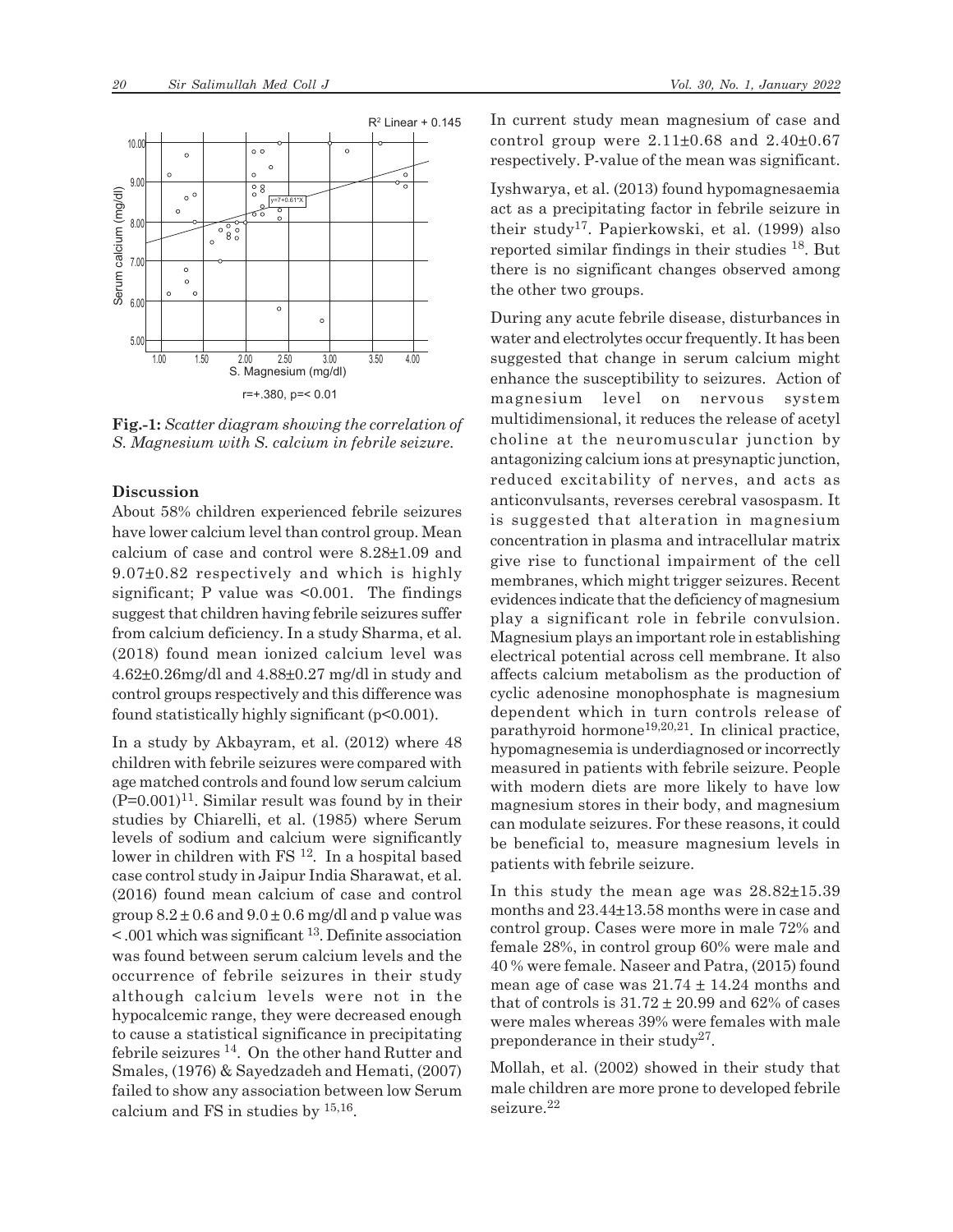Goutham, Dhingra and Shankar, (2017) found Mean age of cases with febrile convulsion and febrile patients without seizures were 1.97years ± 1.33 years and  $2.01$ years  $\pm 1.02$  years respectively<sup>3</sup>. There were 24 male and 21 female babies in group-I and 23 male and 22 females in group-II. The mean age and sex were similar in both groups. Mean level of magnesium were  $1.97\pm0.24$  and  $2.19\pm0.20$ in cases with febrile convulsion and febrile patients without seizures respectively and there was significant difference (p=0.001). They got a positive co relation between levels of serum magnesium and febrile convulsion.

Similarly recent study done in 2013 in Ain Shams University and National Research Centre, Egypt to assess blood levels of trace elements in familial febrile convulsion concluded that serum selenium and magnesium levels were significant low and logistic regression model in their study showed that selenium and magnesium have protective effect in children with febrile convulsion (Salah et al., 2014).  $23$ 

In our study there was the significant positive correlation of S. Magnesium with S. calcium in febrile seizure. Multivariate logistic regression showed hypocalcaemia and hypomagnesaemia are independent risk factor for febrile seizures. In hypocalcaemia OR=2.144 and hypomagnesaemia (OR 1.2).

Namakin, et al. (2016) found that serum Zn, Na, Ca, and Mg levels were significantly lower in children with simple febrile seizure in comparison with febrile children without seizure <sup>24</sup>.

Baek, et al. (2018) concluded in their study hypomagnesaemia was more common and serum iMg2+ level was lower in patients with febrile seizures than in controls 25. They concluded further evidence is needed for the causal relationship between low magnesium and febrile convulsions. Nemichandra, et al. (2017) found mean serum magnesium levels in cases and controls were 2.13± 0.46 mg/dl and  $2.61\pm 0.54$  respectively  $2^6$ . They concluded that deficiency of trace elements may be significantly related to the risk of febrile seizures in children.

# **Conclusion**

Hypocalcaemia were more in 25-36 months of age and hypomagnesaemia 37-48 months among febrile seizure cases. Hypomagnesaemia were more in patients who had previous febrile seizure (1.89 ± 0.73 mg/dl, p- value 0.045). Association and positive correlation were found between serum calcium and serum magnesium with febrile seizure and more in recurrent febrile seizure.

# **Recommendations**

It may be considered that all children 6 months to 60 months of age with risk of febrile seizure should be screened for hypocalcaemia and hypomagnesaemia in order to reduce the risk of recurrence of febrile seizure. Further larger scale prospective follow up study is needed to draw a more significant inference.

# **Limitations of the study**

Although result of the study in respect to clinical outcome revealed statistically significant and support the hypothesis there were some major limiting factors which might have affect results.

- 1) Number of study population was limited.
- 2) It was a single center study.
- 3) The study had time limitation.

# **Ethical consideration:**

- 1. Keeping compliance with Helsinki Declaration of Medical Research Involving Human Subjects 1964, all patients were informed verbally about the study design and the purpose of the study.
- 2. Participants had the right to withdraw themselves from the project, at any time, for any reasons.
- 3. Written informed consent was taken from the respondents.
- 4. No data will be disclosed without the permission of the respondents.
- 5. No forceful attempt was made to interview any unwilling respondent.
- 6. Permission was taken from the academic and institutional Ethics Review Committee (ERC) of Sir Salimullah Medical College & Mitford Hospital (SSMC&MH), Dhaka for conducting the study.
- 7. Permission for the study was taken from the concerned departments of the institute.

# **References:**

1. Kumar Sharma S, Thimmaraju KV, Tilak M. Assessment of ionized calcium status in febrile seizures.